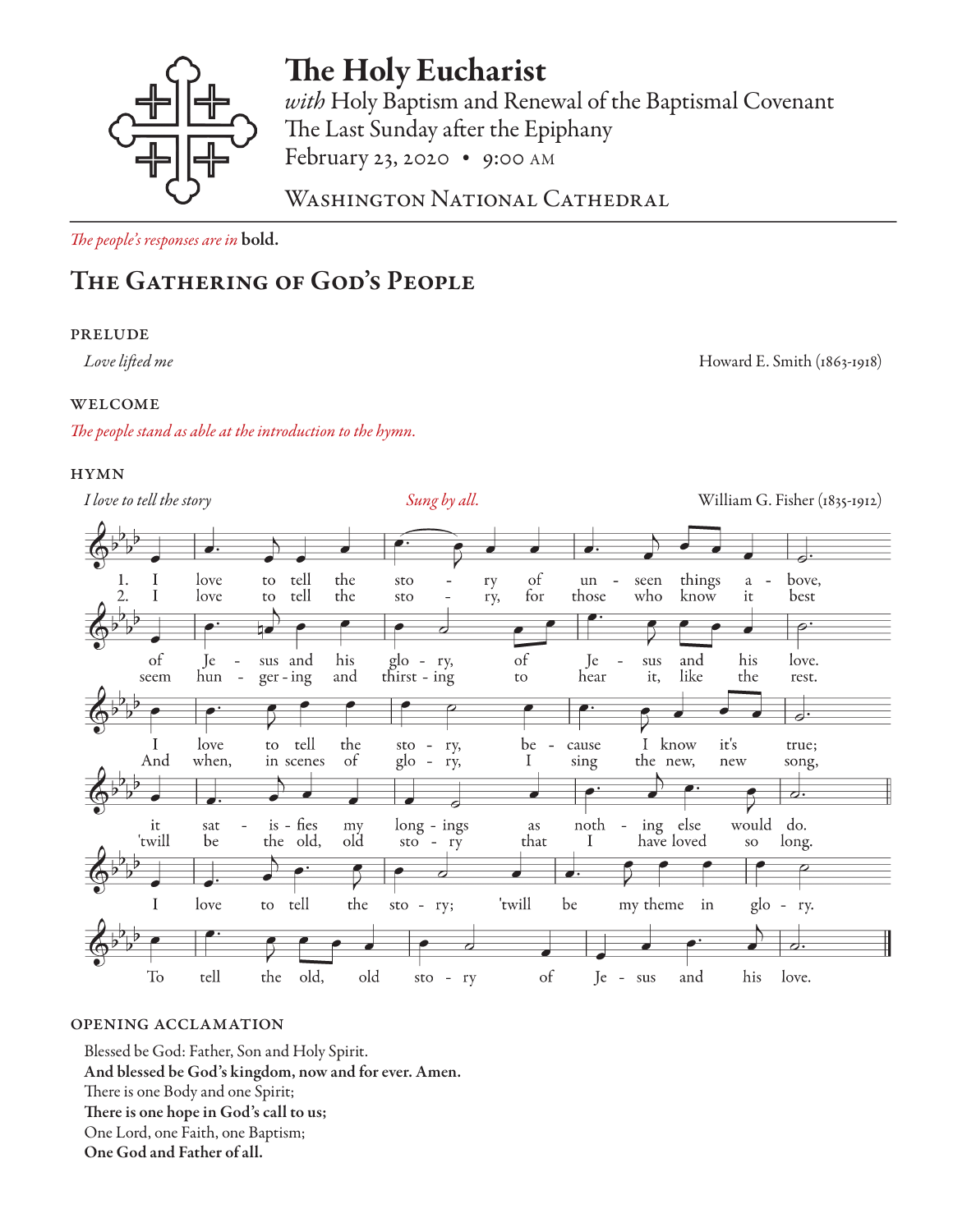#### the collect for the last sunday after the epiphany

The Lord be with you. And also with you.

Let us pray.

O God of the covenant, the cloud of your splendor and the fire of your love revealed your Son on the mountain heights. Transform our lives in his image, write your law of love on our hearts, and make us prophets of your glory, that we may lead others into your presence; through Jesus Christ our Lord, who lives and reigns with you and the Holy Spirit, one God, for ever and ever. Amen.

#### *The people are seated.*

### The Readings

#### first reading Exodus 24:12-18

The Lord said to Moses, "Come up to me on the mountain, and wait there; and I will give you the tablets of stone, with the law and the commandment, which I have written for their instruction." So Moses set out with his assistant Joshua, and Moses went up into the mountain of God. To the elders he had said, "Wait here for us, until we come to you again; for Aaron and Hur are with you; whoever has a dispute may go to them." Then Moses went up on the mountain, and the cloud covered the mountain. The glory of the Lord settled on Mount Sinai, and the cloud covered it for six days; on the seventh day he called to Moses out of the cloud. Now the appearance of the glory of the Lord was like a devouring fire on the top of the mountain in the sight of the people of Israel. Moses entered the cloud, and went up on the mountain. Moses was on the mountain for forty days and forty nights.

For the Word of God in scripture, for the Word of God among us, for the Word of God within us, Thanks be to God.

psalm 99:1-8 arr. Daryl L. A. Hunt (b. 1970)

*The worship leader introduces the refrain, then all repeat.* 



#### *The worship leader sings the psalm.*

The Lord is King; let the people tremble; he is enthroned upon the cherubim; let the earth shake.

 The Lord is great in Zion; he is high above all peoples.

Let them confess his Name, which is great and awesome; he is the Holy One.

#### *All repeat the refrain.*

"O mighty King, lover of justice, you have established equity; you have executed justice and righteousness in Jacob." Proclaim the greatness of the Lord our God and fall down before his footstool; he is the Holy One.

### *All repeat the refrain.*

Moses and Aaron among his priests, and Samuel among those who call upon his Name, they called upon the Lord, and he answered them.

- He spoke to them out of the pillar of cloud; they kept his testimonies and the decree that he gave them.
- "O Lord our God, you answered them indeed; you were a God who forgave them, yet punished them for their evil deeds."

#### *All repeat the refrain.*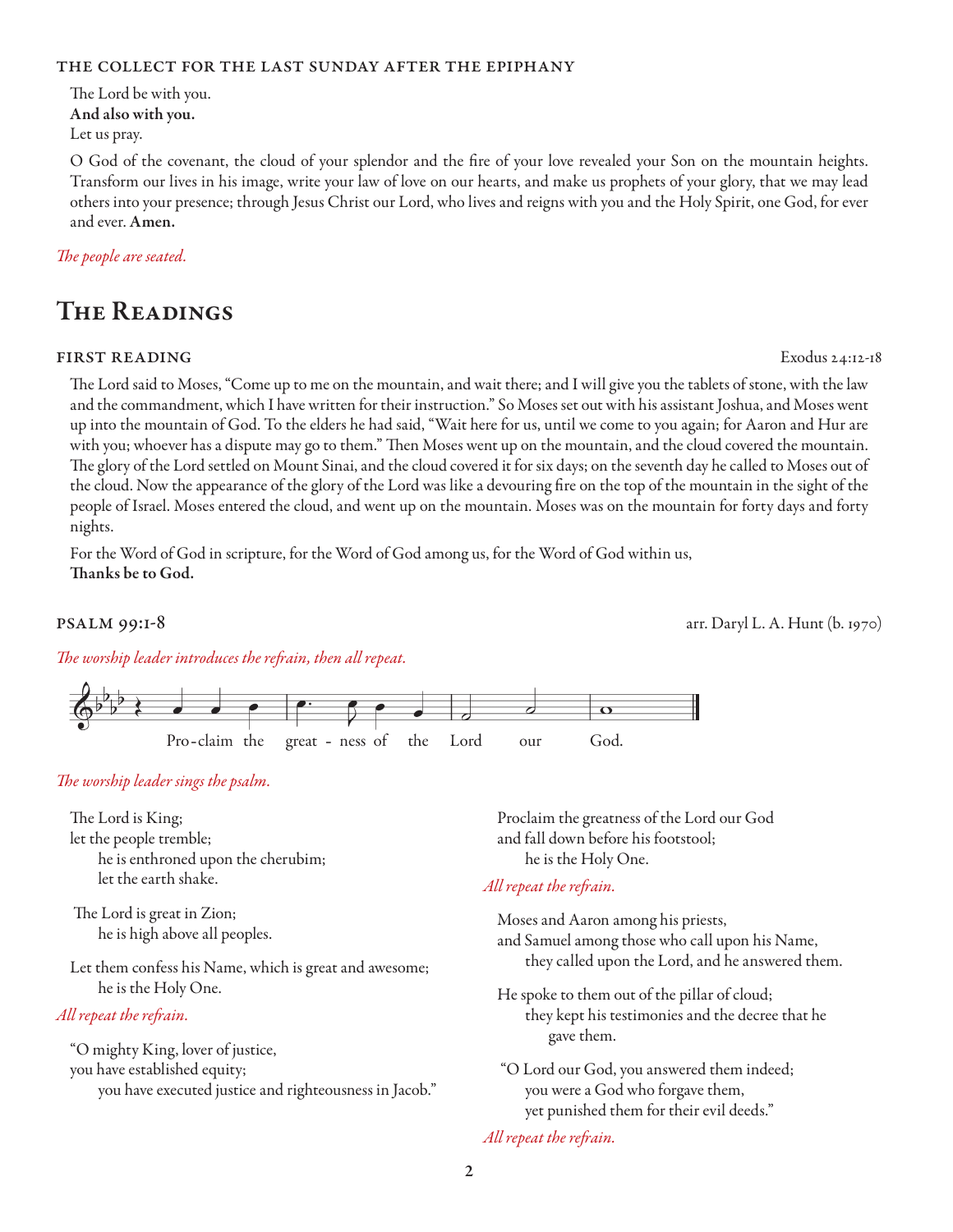#### *The people stand as able for the Gospel Alleluia, singing twice.*

#### gospel alleluia



#### the holy gospel Matthew 17:1-9

The Holy Gospel of our Lord Jesus Christ according to Matthew. Glory to you, Lord Christ.

Six days after Peter had acknowledged Jesus as the Christ, the son of the living God, Jesus took with him Peter and James and his brother John and led them up a high mountain, by themselves. And he was transfigured before them, and his face shone like the sun, and his clothes became dazzling white. Suddenly there appeared to them Moses and Elijah, talking with him. Then Peter said to Jesus, "Lord, it is good for us to be here; if you wish, I will make three dwellings here, one for you, one for Moses, and one for Elijah." While he was still speaking, suddenly a bright cloud overshadowed them, and from the cloud a voice said, "This is my Son, the Beloved; with him I am well pleased; listen to him!" When the disciples heard this, they fell to the ground and were overcome by fear. But Jesus came and touched them, saying, "Get up and do not be afraid." And when they looked up, they saw no one except Jesus himself alone. As they were coming down the mountain, Jesus ordered them, "Tell no one about the vision until after the Son of Man has been raised from the dead."

The Gospel of the Lord. Praise to you, Lord Christ.

*All sing the Gospel Alleluia.*

*The people are seated at the invitation of the preacher.*

**THE SERMON** THE REVERSION THE REVERSION THE REVERSION THE REVERSION THE REVERSION OF THE REVERSION OF THE REVERSION OF THE REVERSION OF THE REVERSION OF THE REVERSION OF THE REVERSION OF THE REVERSION OF THE REVERSION OF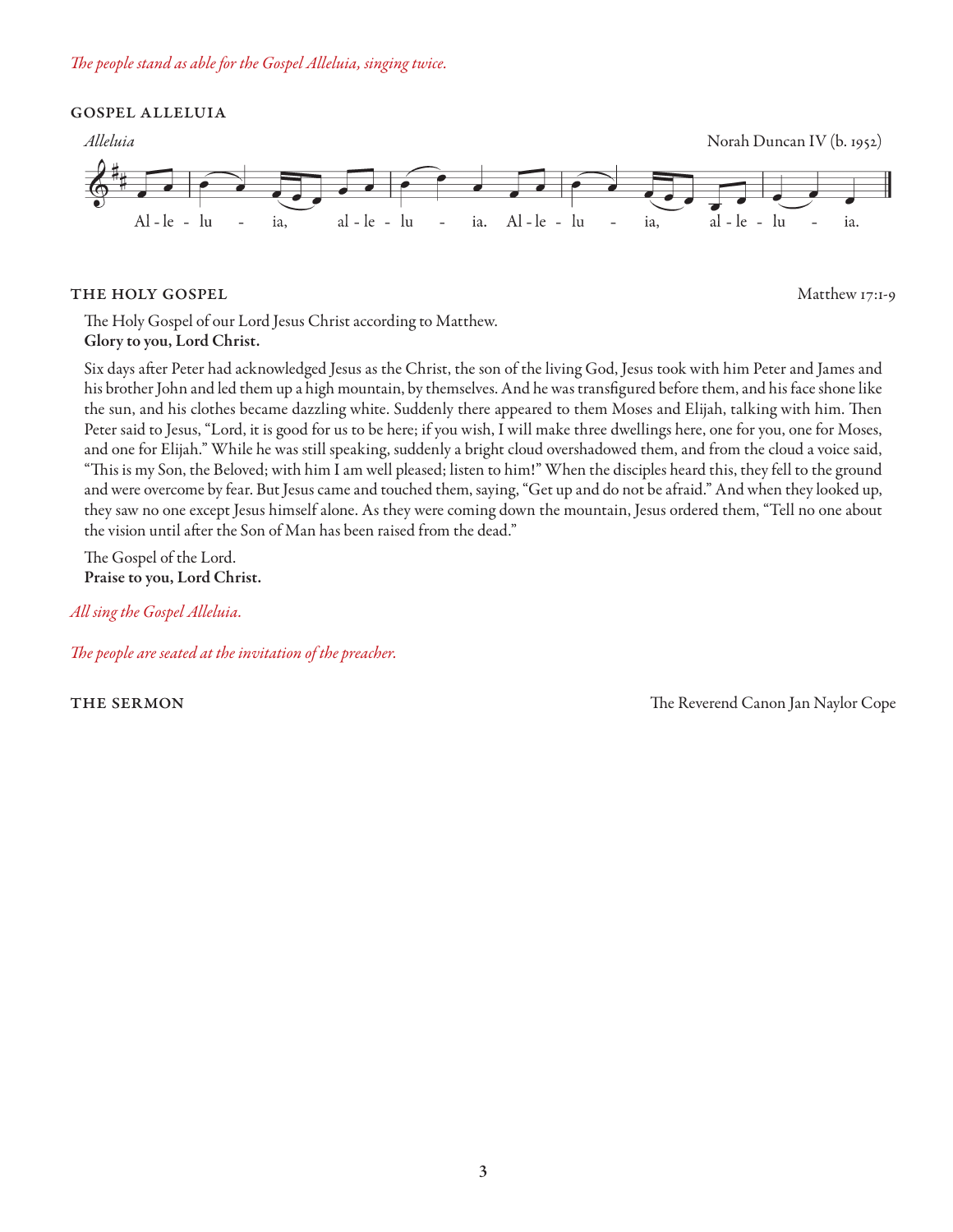### HOLY BAPTISM & RENEWAL OF THE BAPTISMAL COVENANT

*The candidates, Roman Edward, Beatrice Faith, Odella Avery, and Zoe Marie, are presented. The presider questions the candidates and sponsors about the desire and readiness to receive the Sacrament of Holy Baptism.*

*After the candidates have been presented and the candidates and sponsors have been examined, the presider invites the people to stand.*

|                        | Presider Will you who witness these vows do all in your power to support these persons in their life in Christ? |
|------------------------|-----------------------------------------------------------------------------------------------------------------|
| <i>People</i> We will. |                                                                                                                 |
|                        | Presider Let us join with those who are committing themselves to Christ and renew our own baptismal covenant.   |

#### the baptismal covenant

| Presider           | Do you believe in God the Father?                                                                                                                                                                                                                                                                                                                                                                                                                         |
|--------------------|-----------------------------------------------------------------------------------------------------------------------------------------------------------------------------------------------------------------------------------------------------------------------------------------------------------------------------------------------------------------------------------------------------------------------------------------------------------|
| People             | I believe in God, the Father almighty, creator of heaven and earth.                                                                                                                                                                                                                                                                                                                                                                                       |
| Presider<br>People | Do you believe in Jesus Christ, the Son of God?<br>I believe in Jesus Christ, his only Son, our Lord. He was conceived by the power of the Holy Spirit<br>and born of the Virgin Mary. He suffered under Pontius Pilate, was crucified, died and was buried.<br>He descended to the dead. On the third day he rose again. He ascended into heaven, and is seated at<br>the right hand of the Father. He will come again to judge the living and the dead. |
| Presider<br>People | Do you believe in God the Holy Spirit?<br>I believe in the Holy Spirit, the holy catholic Church, the communion of saints, the forgiveness of<br>sins, the resurrection of the body, and the life everlasting.                                                                                                                                                                                                                                            |
| Presider           | Will you continue in the apostles' teaching and fellowship, in the breaking of bread, and in the prayers?                                                                                                                                                                                                                                                                                                                                                 |
| People             | I will, with God's help.                                                                                                                                                                                                                                                                                                                                                                                                                                  |
| Presider           | Will you persevere in resisting evil, and, whenever you fall into sin, repent and return to the Lord?                                                                                                                                                                                                                                                                                                                                                     |
| People             | I will, with God's help.                                                                                                                                                                                                                                                                                                                                                                                                                                  |
| Presider           | Will you proclaim by word and example the Good News of God in Christ?                                                                                                                                                                                                                                                                                                                                                                                     |
| People             | I will, with God's help.                                                                                                                                                                                                                                                                                                                                                                                                                                  |
| Presider           | Will you seek and serve Christ in all persons, loving your neighbor as yourself?                                                                                                                                                                                                                                                                                                                                                                          |
| People             | I will, with God's help.                                                                                                                                                                                                                                                                                                                                                                                                                                  |
| Presider           | Will you strive for justice and peace among all people, and respect the dignity of every human being?                                                                                                                                                                                                                                                                                                                                                     |
| People             | I will, with God's help.                                                                                                                                                                                                                                                                                                                                                                                                                                  |

#### the prayers for the candidates

| Presider              | Let us now pray for these persons who are to receive the Sacrament of new birth.             |
|-----------------------|----------------------------------------------------------------------------------------------|
| Intercessor           | Deliver them, O Lord, from the way of sin and death.<br><i>People</i> Lord, hear our prayer. |
| Intercessor           | Open their hearts to your grace and truth.<br>People Lord, hear our prayer.                  |
| Intercessor<br>People | Fill them with your holy and life-giving Spirit.<br>Lord, hear our prayer.                   |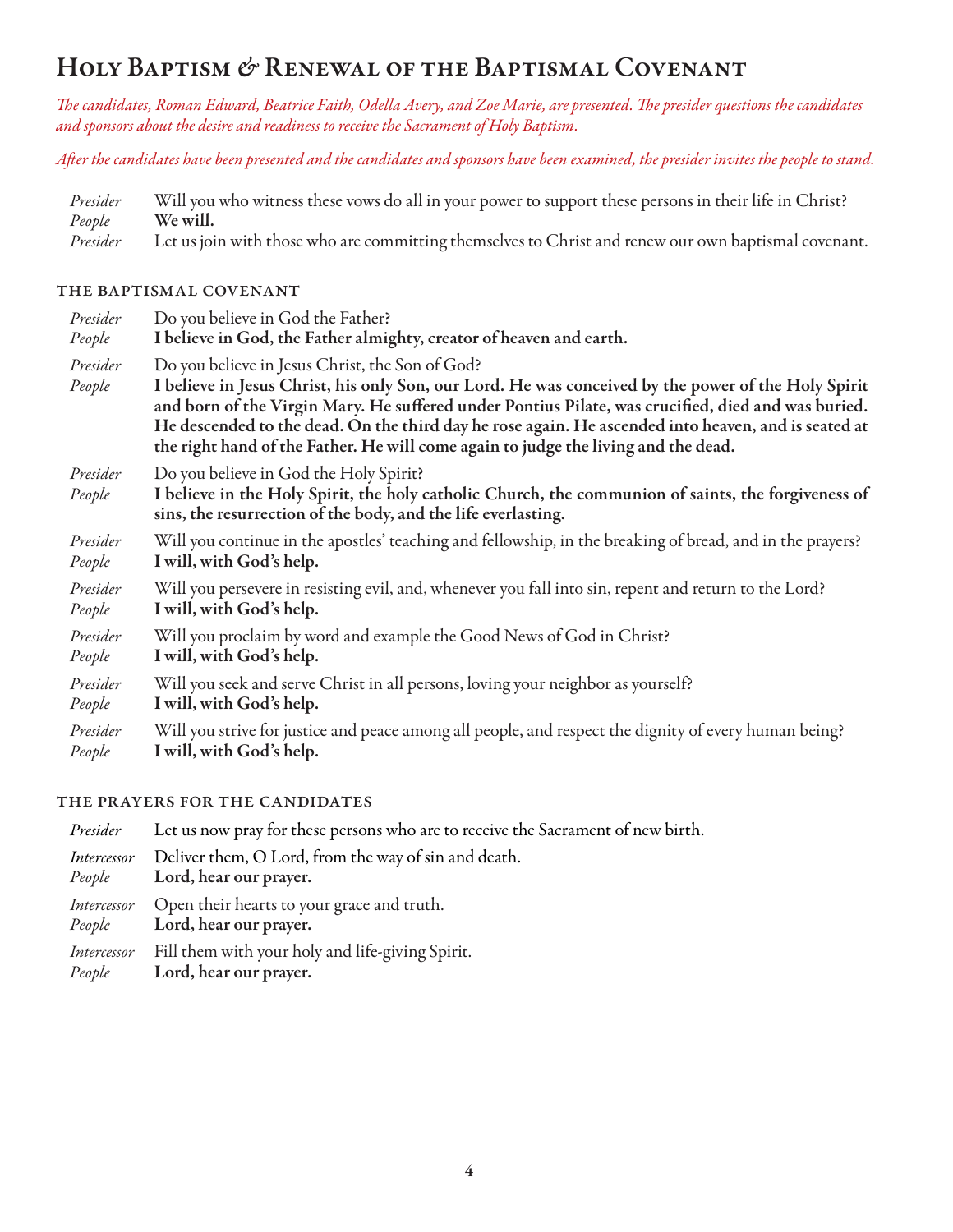| Intercessor     | Keep them in the faith and communion of your holy Church.                                                                                                                                                              |
|-----------------|------------------------------------------------------------------------------------------------------------------------------------------------------------------------------------------------------------------------|
| People          | Lord, hear our prayer.                                                                                                                                                                                                 |
| Intercessor     | Teach them to love others in the power of the Spirit.                                                                                                                                                                  |
| People          | Lord, hear our prayer.                                                                                                                                                                                                 |
| Intercessor     | Send them into the world in witness to your love.                                                                                                                                                                      |
| People          | Lord, hear our prayer.                                                                                                                                                                                                 |
| Intercessor     | Bring them to the fullness of your peace and glory.                                                                                                                                                                    |
| People          | Lord, hear our prayer.                                                                                                                                                                                                 |
| Presider<br>All | Grant, O Lord, that all who are baptized into the death of Jesus Christ your Son may live in the power of<br>his resurrection and look for him to come again in glory; who lives and reigns now and for ever.<br>Amen. |

#### the thanksgiving over the water

| Presider | The Lord be with you.                      |
|----------|--------------------------------------------|
| People   | And also with you.                         |
| Presider | Let us give thanks to the Lord our God.    |
| People   | It is right to give God thanks and praise. |

*The presider prays over the water. The people affirm the prayer with,* Amen*.*

#### the baptisms

*The candidates are baptized. The people affirm the baptisms, sealing with chrism, and presentation of candles with* Amen. *At the conclusion of the baptisms, the people welcome the newly baptized.* 

*Presider* Let us welcome the newly baptized.

*People* We receive you into the household of God. Confess the faith of Christ crucified, proclaim his resurrection, and share with us in his eternal priesthood.

#### the presentation of the newly baptized

#### the asperges

*The people remain standing as the ministers sprinkle the congregation with blessed water.*

THE PEACE

The peace of Christ be always with you. And also with you.

*The people greet one another with a sign of God's peace and are then seated.*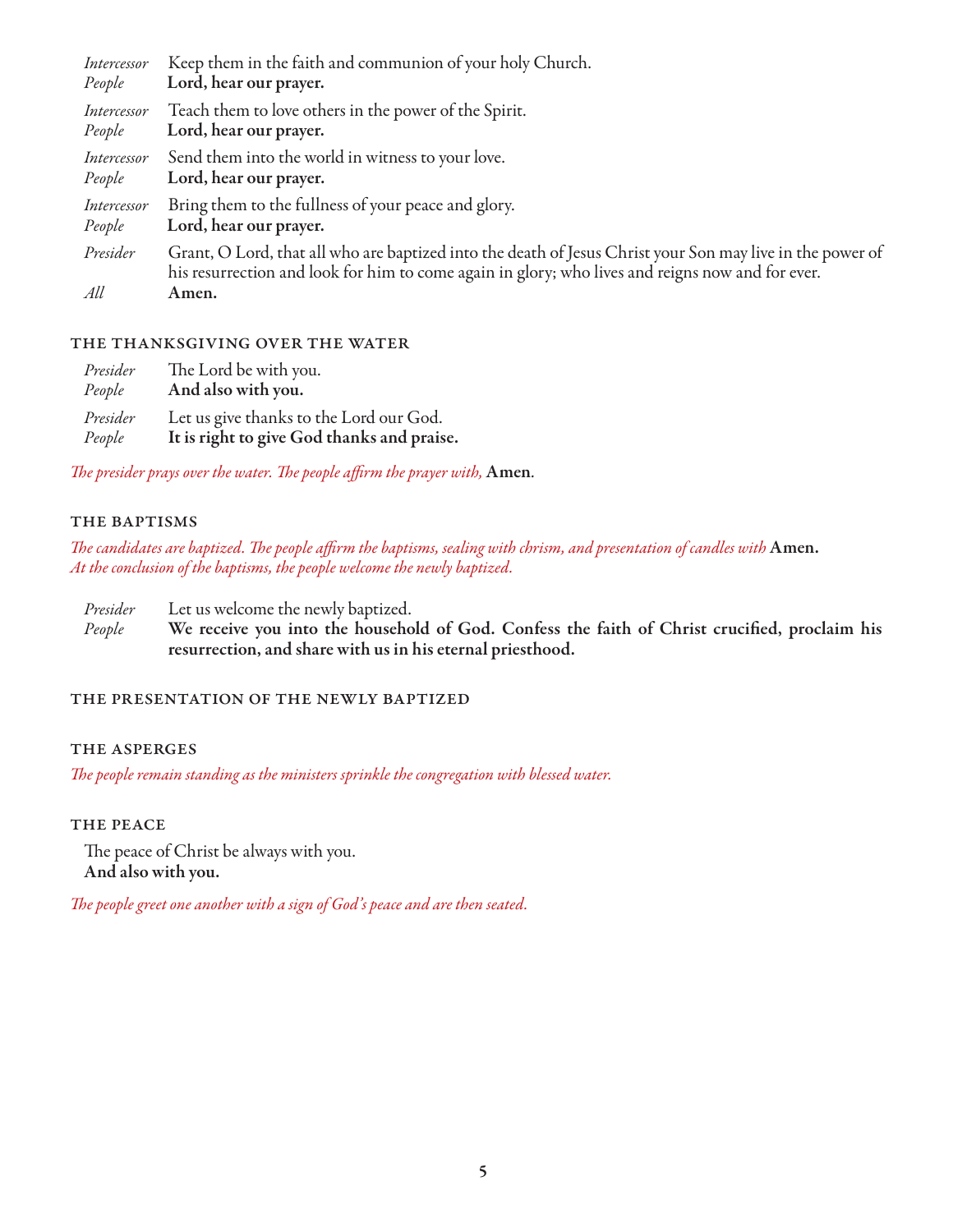## The Holy Communion

#### the offering

*An offering is received to support the Cathedral's ministry of sharing God's love with the world. All are invited to make a gift to help keep the Cathedral strong—either as the plate is passed or texting the dollar amount you wish to give to (202) 856-9005.*

*The altar is prepared for Holy Communion.* 

#### offertory music

*Bless the Lord with me* Darwin Hobbs (b. 1968)

Bless the Lord with me. Clap your hands to the love of the Lord Jesus. Clap your hands with me. Hallelujah!

#### *The people stand as able at the introduction to the hymn.*

#### hymn



#### the great thanksgiving

The Lord be with you. And also with you.

Lift up your hearts. We lift them to the Lord.

Let us give thanks to the Lord our God.

It is right to give God thanks and praise.

God of blessing, we thank you always for making us in your image to serve the peace of all creation. You shared your name with our mothers and fathers: Sarah and Abraham, who left their home and became a blessing to all nations; Moses and Miriam, who went through sea and wilderness to the place of revelation; Deborah and Samson, who gave hope and justice to a people ruled by fear; Ruth and Jonah, who went to foreign soil and found a God who loves the stranger.

From our ancestors in faith came Jesus, the son of promise, to fulfill the law, embody your love, and draw all people to himself. He accepted death to break its fearful hold; he was raised to life to share it in abundance; he comes again to break the bread and pour the wine of hope.

Therefore, with all people whose story you have shaped, with women and men of faith in every part of the world, we glory in your generous love and sing in praise of you: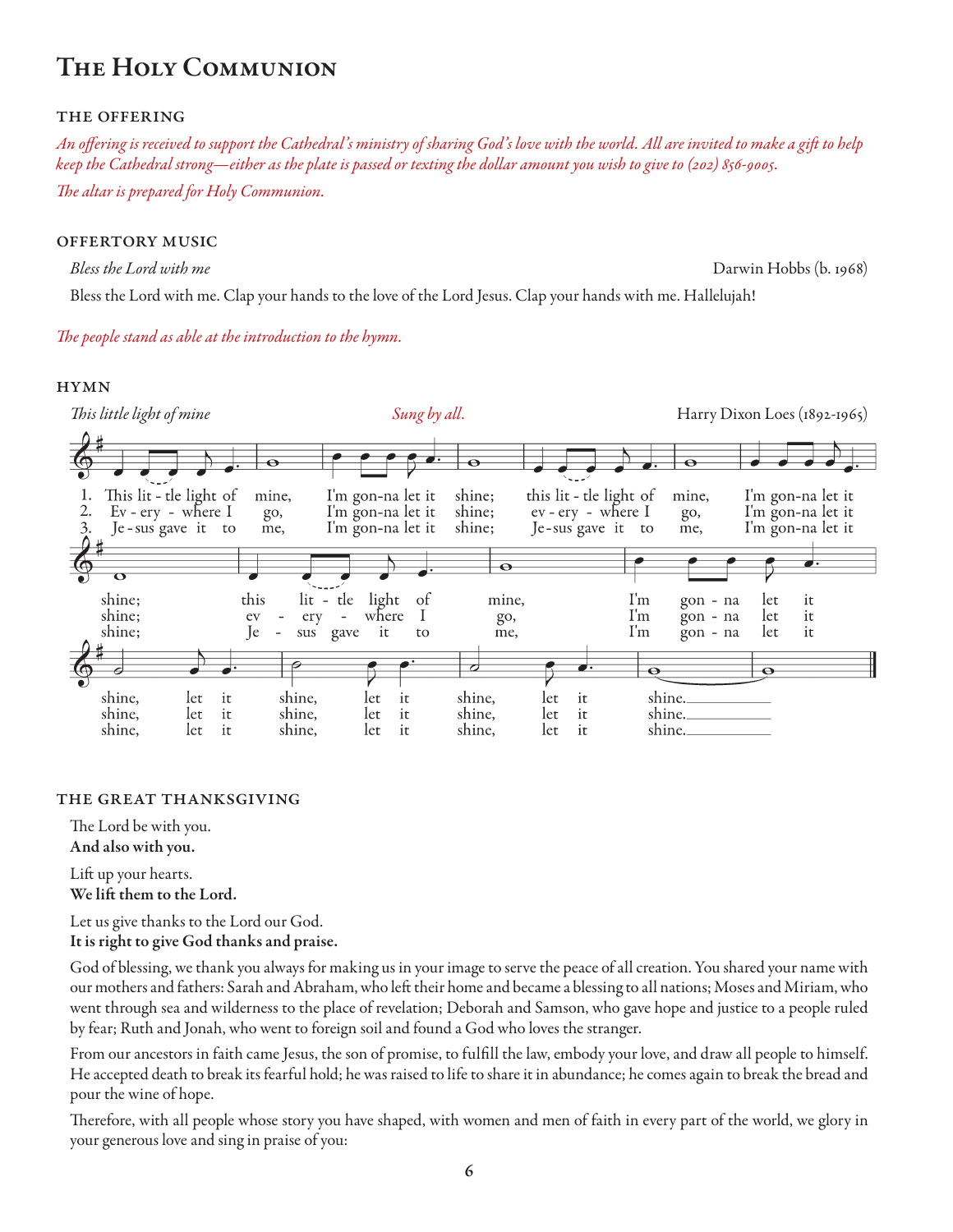

We ask that your Holy Spirit will fall upon us and upon these gifts, that these fragile, earthly things may be to us the body and blood of our lord and brother, Jesus Christ; who, on the night that he was betrayed, gathered with his faltering friends for a meal that tasted of freedom.

Calling them to his table, Jesus took bread, gave thanks, broke it and said: "This is my body, which is given for you. Do this to remember me."

In the same way after supper, Jesus took the cup, saying: "This cup is the new covenant in my blood. Do this, whenever you drink it, to remember me."

As on that night, so here and now Jesus offers himself in touch and taste beyond what words can hold.

Great is the mystery of faith Christ has died. Christ is risen. Christ will come again.

Therefore we come in memory and hope, responding to your call and the promise that echoes from the dawn of all time. May mind and heart be held by your self-giving love as we stand before the cross, approach the empty tomb, and praise the one whose name is lifted high above all earthly power.

Receive our broken offering through his all-powerful grace, and bind us in communion with all who share your gifts; through Jesus Christ, in whom all ages and all the worlds are drawn into the ceaseless love of Father, Son, and Holy Spirit. AMEN.

#### the lord's prayer

Notre Père…, Padre nuestro…, Vater unser…,

Our Father, who art in heaven, hallowed be thy Name, thy kingdom come, thy will be done, on earth as it is in heaven. Give us this day our daily bread. And forgive us our trespasses, as we forgive those who trespass against us. And lead us not into temptation, but deliver us from evil. For thine is the kingdom, and the power, and the glory, for ever and ever. Amen.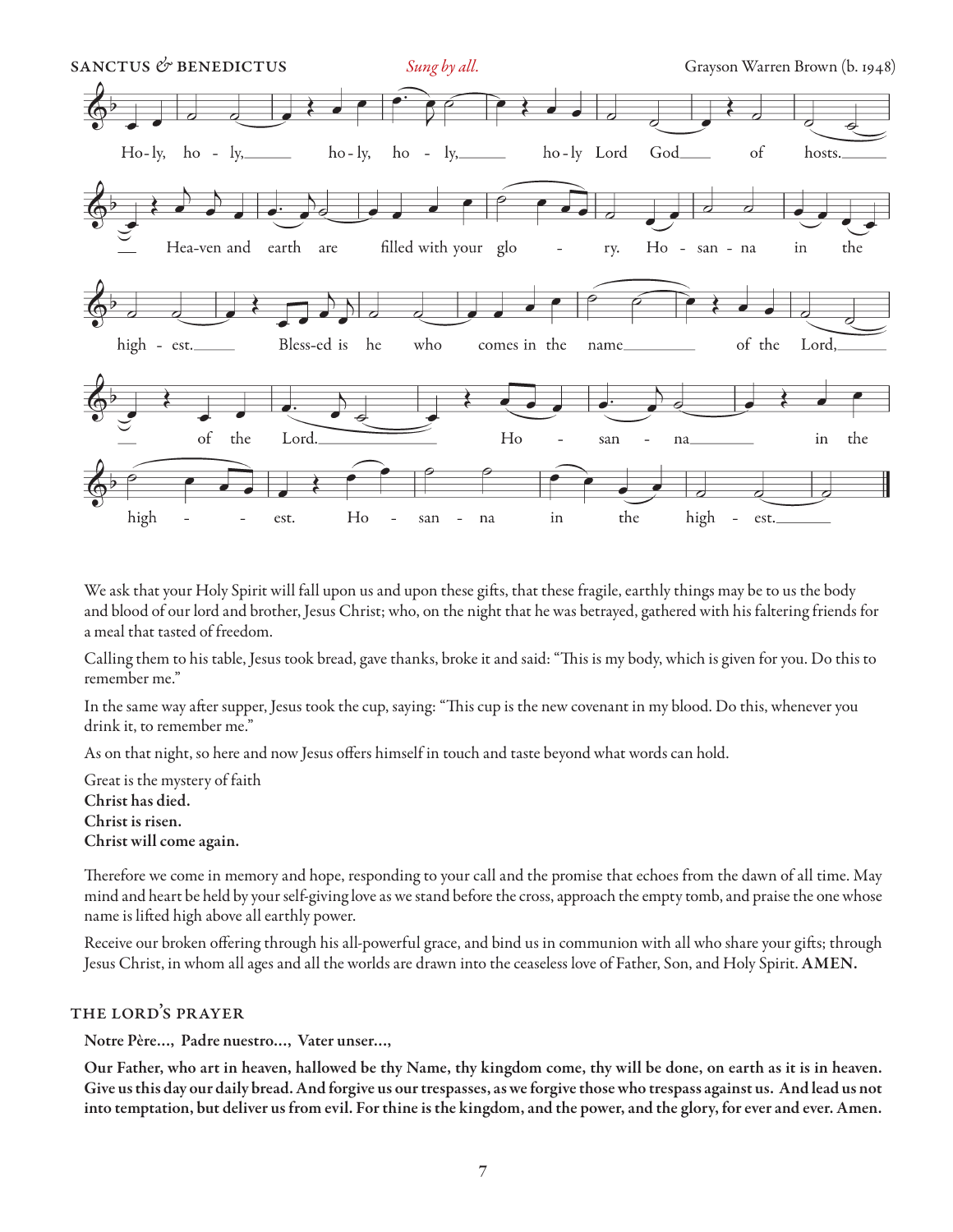### The Breaking of the Bread & Fraction Anthem

*The presider breaks the bread in silence.* 

#### fraction anthem



#### invitation to holy communion

#### *The people are seated.*

*All who seek God and a deeper life in Christ are welcome to receive Holy Communion. Please receive the bread in open and outstretched hands and sip the wine from the chalice, guiding it gently to your lips; or you may dip the wafer into the wine. Gluten-free wafers are available; please make your need known to the minister. Respond to receiving Communion by saying "Amen." If you prefer to receive a blessing instead, please indicate your choice by crossing your hands across your chest.* 

*Those who wish to have Holy Communion brought to them at their seat should notify an usher. During the administration of Holy Communion, the laying on of hands and prayers for healing are offered in War Memorial Chapel.*

#### communion anthem

*Changed* Walter Hawkins (1949-2010)

A change has come over me. He changed my life, and now I'm free. He washed away all my sins, and he made me whole. He washed me white as snow. He changed my life complete, and now I sit at his feet. To do what must be done, I'll work and work, until he comes. A wonderful change has come over me. Lord, you've changed my life complete. And now I sit, changed. I sit at my Savior's feet. I'm so glad you changed me. To do what must be done, Lord, I'll work and work until he comes. I'm so glad he changed me. Lord, you've changed my life complete, and now I sit at my Savior's feet. I'm so glad you changed me. To do what must be done, Lord, I'll work and work until he comes. I'm so glad he changed me. You've changed my way of walking, Lord. You've changed my way of talking, Lord.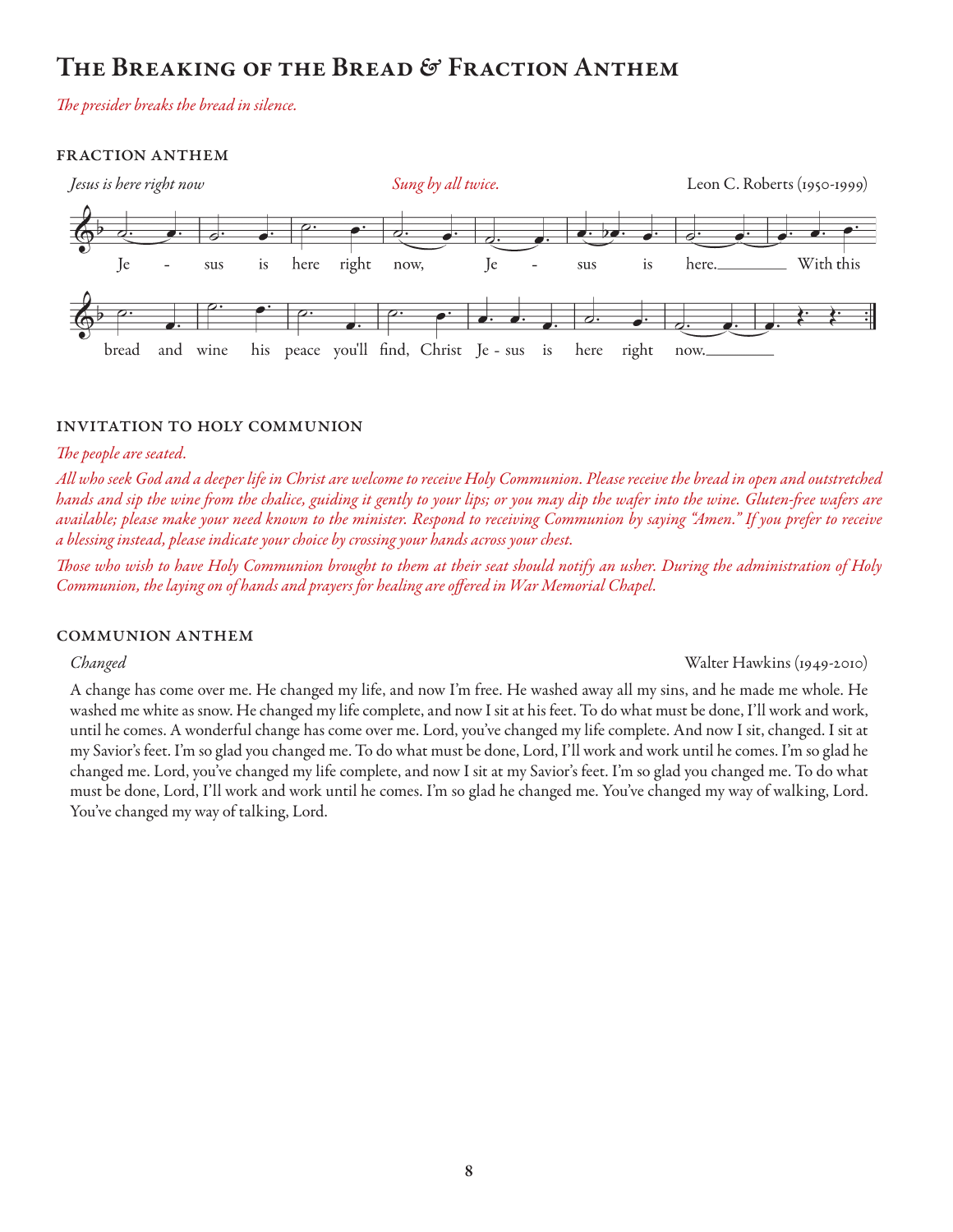#### communion hymn

#### *All sing the refrain, and the worship leader sings the verses.*



I will bless the Lord at all times. His praise shall always be on my lips; my soul shall glory in the Lord; for he has been so good to me. *Refrain.*

Glorify the Lord with me. Together let us all praise his name. I called the lord and he answered me; from all my troubles he set me free. *Refrain*.

Worship the Lord all you people. You'll want for nothing if you ask. Taste and see that God is good; in him we need put all our trust. *Refrain*.

#### *The people stand as able.*

#### sending forth eucharistic visitors *(when scheduled)*

In the name of God and this Cathedral Church, we send you forth bearing these holy gifts, that those to whom you go may share with us in the communion of Christ's Body and Blood.

We who are many are one body, because we all share one bread, one cup.

#### prayer of thanksgiving

Loving God, we give you thanks for restoring us in your image and nourishing us with spiritual food in the Sacrament of Christ's Body and Blood. Now send us forth a people, forgiven, healed, renewed; that we may proclaim your love to the world and continue in the risen life of Christ our Savior. Amen.

#### prayer for birthdays and anniversaries

*All who are celebrating birthdays or anniversaries are asked to approach the clergy closest to their seat, either at the rood screen or altar.*

We pray for those celebrating a birthday or an anniversary. Let us pray together.

O God, our times are in your hand: Look with favor, we pray, on your servants as they begin another year. Grant that they may grow in wisdom and grace, and strengthen their trust in your goodness all the days of their lives; through Jesus Christ our Lord. Amen.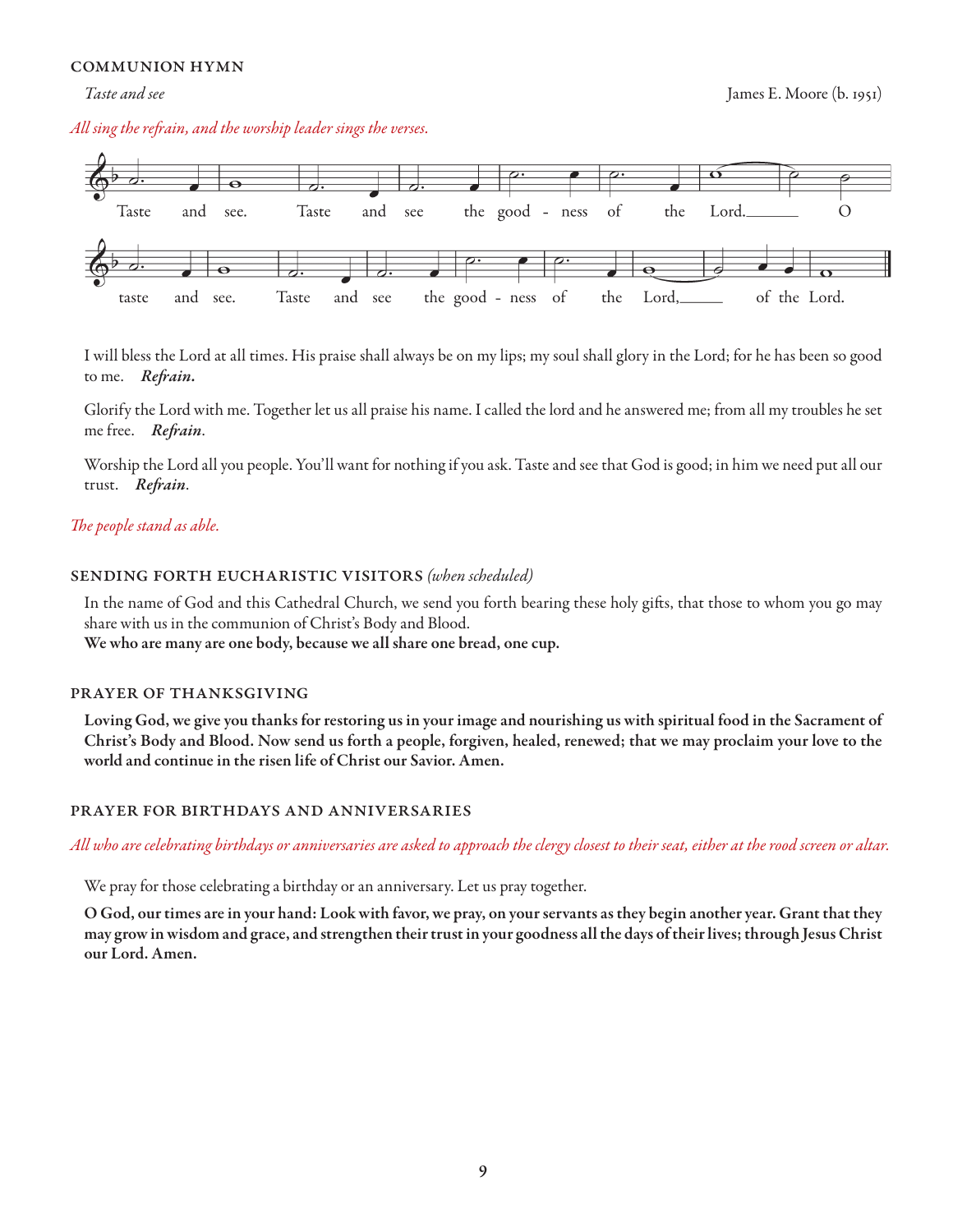#### THE BLESSING

*The presider blesses the people, and the people respond,* Amen.

#### closing hymn



### The Sending of God's People

Go in the light and peace of Christ. Thanks be to God.

#### **POSTLUDE**

*Blessed* Fred Hammond (b. 1960)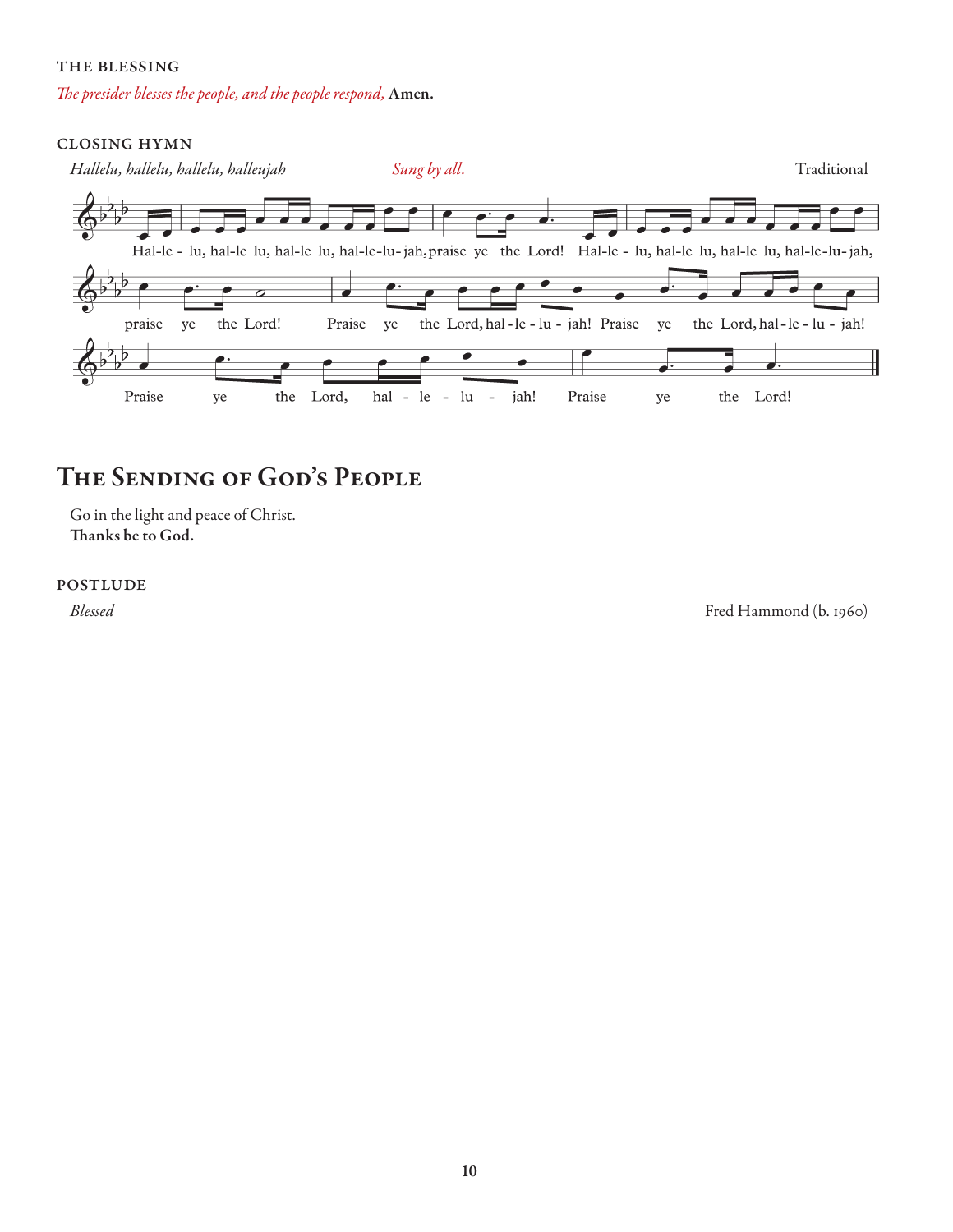worship leaders The Very Reverend Randolph Marshall Hollerith, The Reverend Canon Jan Naylor Cope, The Reverend Canon Dana Colley Corsello, The Reverend Canon Kelly Brown Douglas, The Reverend Canon Rosemarie Logan Duncan, The Reverend Canon Leonard L. Hamlin, Sr., The Reverend Patrick L. Keyser, The Venerable L. Sue von Rautenkranz, The Cathedral Band.

flowers The flowers throughout the Cathedral are given to the glory of God. The High Altar: in loving memory of Grace Gibson, National Cathedral School Class of 1918; Children's Chapel Altar: in memory of Virginia McVey Morris and in memory of Elizabeth Arcier; Prince Tomb, lower level: in memory of Mrs. Frederick Henry Prince.

permissions Bible texts of the Old Testament and Gospel taken from the *New Revised Standard Version Bible*, Copyright 1989, Division of Christian Education of the National Council of the Churches of Christ in the USA. Used by permission. All rights reserved. Acclamation, psalm, and baptismal liturgy taken from *The Book of Common Prayer*, 1979. Public domain. Collect taken from *Revised Common Lectionary Prayers: Proposed by the Consultation on Common Texts*, Copyright 2002, Augsburg Fortress. Used by permission. All rights reserved. Peace and postcommunion prayer taken from *Enriching Our Worship 1*, Copyright 1998, The Church Pension Fund. Used by permission. Eucharistic Prayer 2 taken from *Prayers for an Inclusive Church*, Copyright 2009, The Church Pension Fund. Used by permission. All rights reserved. Dismissal taken from *Common Worship: Times & Seasons,*  Copyright 2006, The Archbishops' Council. Used by permission. All rights reserved. *I love to tell the story*. Text (stanzas): Kate Hankey (1834-1911). Text (refrain): William G. Fischer (1835-1912). Music: William. G. Fischer. Public domain. Psalm 99 setting arr. Daryl L. A. Hunt. Used by permission. *Alleluia*. Music: Norah Duncan IV, Copyright 1987, GIA Publications, Inc. Reprinted under One License #A-709283. *Bless the Lord with me*. Text and music: Darwin Hobbs., Copyright 1998, Meadowgreen Music Company & Sugar Pete Songs (Admin. by Capitol CMG Publishing). Reprinted under CCLI License #3058209. *This little light of mine*. Text and music: Harry Dixon Loes. Public domain. *Sanctus: Holy, holy, holy Lord. Music: from A Mass for a Soulfull People, Grayson Warren Brown, Copyright 1979, North American Liturgy Resources.* Reprinted under One License #A-709283. *Fraction Anthem: Jesus is here right now.* Text and music: Leon C. Roberts, Copyright 1981, GIA Publications, Inc. Reprinted under One License #A-709283. *Changed*. Text and music: Walter Hawkins, Copyright 1976, Bud John Music, Inc. (admin. by Capitol CMG Publishing). Reprinted under CCLI License #3058209. *Taste and see*. Text and music: James. E. Moore , Copyright 1983, GIA Publications, Inc. Reprinted under One License #A-709283. *Hallelu, hallelu, hallelu, hallelujah*. Text and music: Traditional. Public domain.